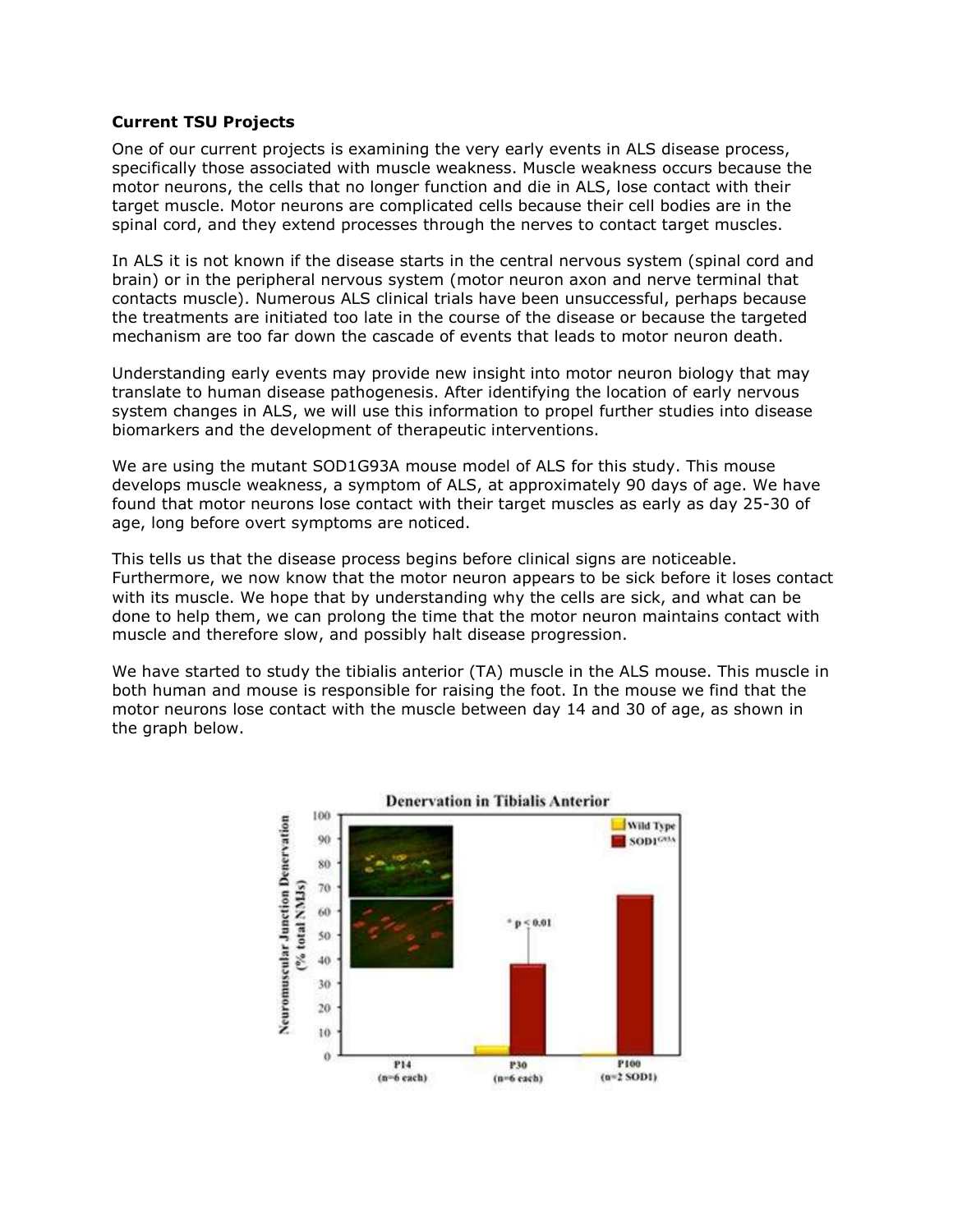When we examine the area where the nerve comes in contact with the muscle (the neuromuscular junction) at day 14, we can see that even before the denervation occurs, there are abnormalities in the nerve. Below is a picture from the electron microscope. We can see the neuromuscular junction at 10,000 times magnification. The nerve terminal is shaded gold, and the muscle region is green.



The mitochondria in the mutant motor neuron are abnormal and appear to be swollen (arrows). Mitochondria are essential for the cell to have sufficient energy levels.

We are also trying to determine what the motor neurons look like in the spinal cord when they lose contact with the muscle. We have developed a technique that allows us to distinguish which motor neurons have lost contact with the muscle and those that remain in contact. To do this, we make two injections into the TA muscle with a tracer that is taken up by the nerve terminal and transported back to the cell body in the spinal cord.

The first injection is at day 14, when all the motor neurons are in contact with the muscle. These cells appear green in the photo below. The second injection is at day 28, where 40% of the motor neurons have lost contact with the muscle. Only those cells in contact will take up the tracer and will appear red. Cells that contain both green and red are in contact with the muscle, while those that are only green have lost contact (white arrows).

Alexa Fluor 488 CTB

Alexa Fluor 555 CTB

merged